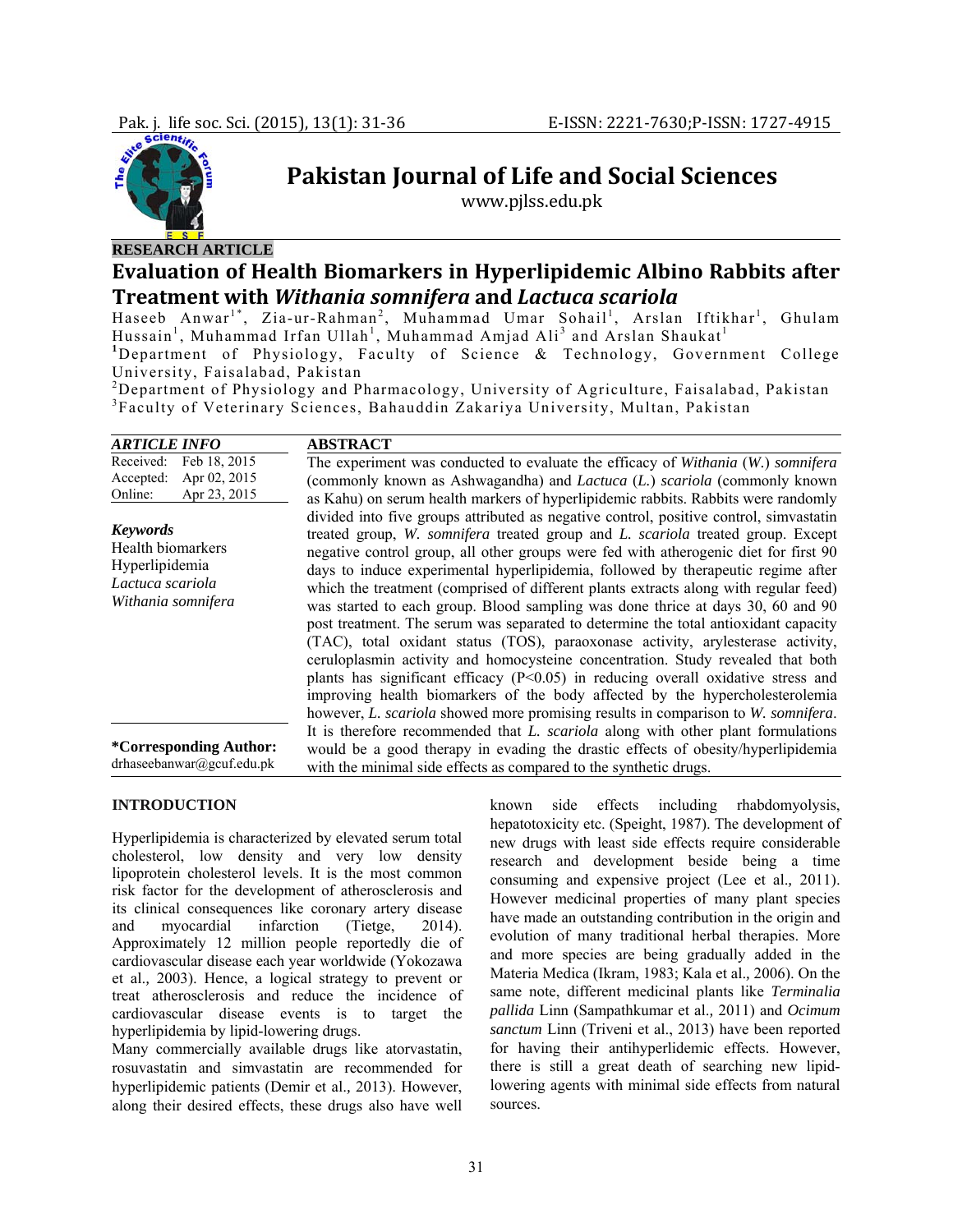The seeds of the *Lactuca scariola* has been widely used in the traditional ethnomedical practices. The scientific analysis of *L. scariola* (Tukhme Kahu) proves many of the activities mentioned in Unani classical literature (Said, 1969). *L. scariola* has been used as antipyretic, anti-cancer, antibacterial, antifungal, spasmolytic, bronchodilator and vasorelaxant agent (Yadava and

Jharbade, 2008, Janbaz et al., 2013, Mohammad, 2013). The antipyretic activity of the *L. scariola* is considered due to the presence of an alkaloid, lactucin in its seeds (Agarwal, 1997) while antibacterial activity is believed to be due to triterpenoid saponin present in its stem (Yadava and Jharbade, 2008).

The extract of *Withania somnifera* (commonly known as Ashwagandha) seeds have undergone many pharmacological studies to describe its multiple pharmacological properties (Dagenais, 2000)*.* It has been extensively used plant drug especially its roots in the Indian system of medicine (Mohanty et al., 2004). Its therapeutic efficacy as an antioxidant, antiinflammatory, antibacterial, hypoglycemic, cardioprotective, immunomodulatory, adaptogenic, and anticancerous agent has been reported in different studies (Bhattacharya et al., 2000; Dhuley et al., 2000, Gupta and Rana, 2007, Maliyakkal et al.*,* 2013, Hill & Grubbs, 2014). The main active constituent of *W. somnifera* from which its primary medicinal properties radiate, are based upon the actions of certain steroidal alkaloids and lactones as a class of constituents called withanolides (Lavie et al., 1965). However, it has been anticipated that its antioxidant property is due to the induction of a number of antioxidant enzymes such as superoxide dismutase, glutathione peroxidase, catalase, the oxidants such as glutathione and proteins like heat shock protein (Mohanty et al., 2004).

Keeping in view the importance of medicinal properties of these plants, the current study was designed to evaluate the effects of *W. somnifera* and *L. scariola* on the important physiological health markers in the hyperlipidemic rabbits. A little research is found in literature archive regarding antihyperlipidemic role of these agents in the diseases (Lalsare and Chutervedi, 2010) Therefore, present study was planned to elucidate effect of *W. somnifera* and *L. scariola* on oxidative and biochemical profile of hyperlipidemic Albino rabbits.

## **MATERIALS AND METHODS**

Forty adult albino rabbits of either sex were procured from a local experimental animal supplier of Faisalabad, Pakistan and screened for any presence of disease and abnormality. The screened animals were kept under similar environmental conditions in individual iron cages at the Experimental Animal Room of Department of Physiology and Pharmacology, University of Agriculture, Faisalabad, Pakistan. All

guidelines by Society of Ethics of Animals, University of Agriculture Faisalabad, Pakistan were strictly followed during the whole experiment and approval was taken to conduct the experiment.

The rabbits were acclimatized for seven days, afterwards, the rabbits were fed atherogenic diet including cholesterol (Food grade) fed at 500 mg/kg b.wt. for 90 days to induce hyperlipidemia which was confirmed after 90 days by estimating serum lipid profile. Thereafter animals were randomly divided into five groups having 8 rabbits in each group attributed as Negative Control; NC (Normal diet i.e. atherogenic without any treatment); Positive Control; PC (Atherogenic diet including cholesterol (Food grade) fed at 500 mg/kg b.wt., without any treatment); Simvastatin group; SM (Atherogenic diet and treated with Simvastatin, survive®, Werrick Pharmaceuticals, Islamabad, Pakistan at 0.6 mg/kg b.wt); WS Group (Atherogeinc along with *W. somnifera* was given at a dose level of 0.5 g/kg b.wt.) and LS Group (Atherogeinc diet along with *L. scariola* was given at a dose level of 6.0g/kg b.wt.). The diet composition has been presented in the Table 1.

The negative control group was given normal lucern (*Medicago sativa*) feed, while rest of all groups were given atherogenic diet (Chen et al.*,* 2010 and Woo et al.*,* 2009) as presented in table 1. The feeding was done twice a day in the morning and evening. However, fresh drinking water was available *ad libitum*. The treatment was given for 90 days to onward after the rabbits were hyperlipidemized. The plants were procured from local market of Faisalabad and taxonomic identification was confirmed with the help of a botanist. The plants were thoroughly washed, dried, and grinded to make fine powder. The methanolic extract was taken and lyophilized. The lyophilized powder was mixed with water and ingested with stomach tube to the albino rabbits.

Blood samples were collected at day 30, 60 and 90 post treatment from jugular vein of the rabbits. Blood serum was extracted by centrifugation at  $1900 \times g$  for 5 minutes and stored at -20˚C till further analysis.

After thawing, serum samples were used to determine serum total antioxidant capacity (TAC), total oxidant status (TOS), homocysteine, arylesterase, paraoxonase and ceruloplasmin by calorimetric methods, using Biosystem Semi Auto-Analyzer (BTS-330, Costa Brava, Barcelona, Spain). TOS were measured on the basis of oxidation of ferrous ion wherein hydrogen peroxide was used to make standard calibration curve (Anwar et al.*,* 2012). The absorbance was taken at 444 nm wavelength. The delta change in the absorbance was used to calculate the actual concentrations in Trolox (Vit. E analogue) equivalent. TAC were measured using 2,2′-azinobis-3-ethylbenzothiazoline-6 sulfonic acid radical cation as substrate using the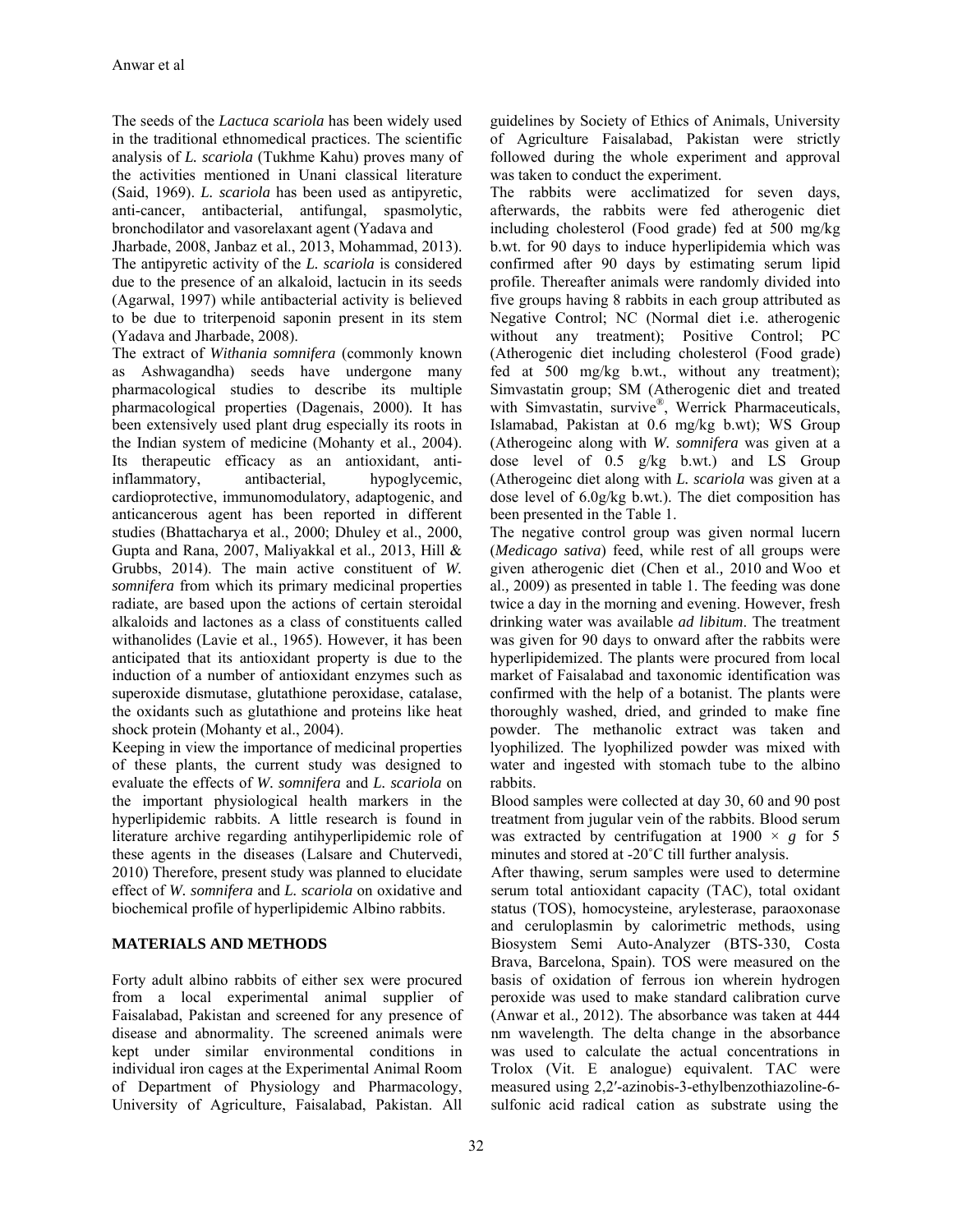| Component         | Parts |
|-------------------|-------|
| CH <sub>2</sub> O | 60%   |
| Protein           | 15%   |
| Fat               | 15%   |
| Salts             | 4%    |
| Sucrose           | 3%    |
| Fiber             | 2%    |
| Vitamins          | $1\%$ |

(Ashok and Daradka, 1999).

method of Erel (2005) described by Anwar et al. (2012). Briefly the absorbance was taken at bichromatic wavelength, where main wavelength was 560 nm and secondary wavelength was 800 nm. The delta change in the absorbance was used to calculate the actual concentrations in terms of micromolar hydrogen peroxide equivalent per liter. Arylesterase and paraoxonase activities were assayed using phenyl acetate and paraoxon (Sigma Chemical Co., London UK) as substrate, respectively (Juretic et al.*,* 2006). Ceruloplasmin activity was assayed using *O-*dianisidine di hydrochloride as substrate based upon its oxidizing activity (Anwar et al., 2012). Serum homocysteine concentrations were determined using standard protocol provided with kit procured from Diazyme® Laboratories, San Diego, CA 92186, USA. Delta absorbance was used to determine the concentration of homocysteine from the standard curve constructed by the standards available with the kit. Absorbance was taken at 340 nm for both standards and samples. **Statistical Analysis** 

Two way Analysis of Variance technique was used to compare the significance between different groups. The significance between different days and different treatments of sampling was statistically analyzed by the Duncan Multiple Range test. The software package CoStat 6.4® and GraphPad Prism 5.04® were used to analyze the data. Results were accepted as significant at

#### **RESULTS**

P≥0.05.

The mean TAC concentrations were higher  $(P<0.05)$  in the SM at day 30 and 90 compared with the other treatment groups. Furthermore, overall mean TAC value was also higher (P<0.05) in SM. The LS had higher (P<0.05) TAC concentrations at day 60 and 90 compared to the WS group. The mean TOS concentrations were higher (P<0.05) in PC at day 30 and 60 compared with the other treatment groups. The WS had higher TOS concentrations at day 30 and 90. However, overall mean TOS concentrations were higher in PC and LS group. SM had higher paraoxonase activity at day 30 and 60 compared with NC, PC and WS group, whereas, paraoxonase activity was higher in LS at day 30 and 90. The overall mean paraoxonase

activity was higher in SM and LS groups when compared with other groups.

Arylesterase activity was higher in the SM at day 60 and 90. The overall mean arylesterase activity was higher in SM followed by LS group. Overall mean ceruloplasmin concentrations as well as day 30, 60 and 90 concentrations were higher in SM. Homocysteine concentrations were highest in WS group at day 60, whereas, overall mean homocysteine concentrations were higher in PC and WS groups when compared with the rest of the groups.

#### **DISCUSSION**

Hyperlipidemia is characterized by low anti-oxidants levels which may lead to poor body defense against oxidative species and lead to cardiovascular and metabolic ailments. In the current study, highest antioxidant concentrations were observed in simvastatin group followed by the LS and the WS groups. The results are quite similar to the recent findings of Urmila et al.*,* (2013) and Stojakowska et al.*,* (2013) who found significant 2,2-diphenyl-1-picrylhydrazyl (DPPH), nitric oxide and hydrogen peroxide scavenging activity by the extracts of these plants. Furthermore, the observations by Mehrotra et al.*,* (2011) and Manwar et al.*,* (2013) also describe the anti-oxidant capacity of *W. somnifera* extracts. It is assumed that the plant ingredients of *L. scariola* play a precursor role for different anti-oxidant enzymes or they might have boosted the immune potential by dietary supplementation of vitamins and minerals present in it (Anwar et al.*,* 2015).

The ratio of oxidant and anti-oxidant enzymes is very important as this ratio determines the redox status of the body (Gwinner et al., 1997). Any change in its equilibrium may lead to the oxidative damage. In the current study, the oxidants status was reduced in the LS group, which may be in response to elevated antioxidant capacity. The higher level of oxidants in positive control group compared to the negative control group is due to linoleic acid found in atherogenic diet given (Berry et al., 1991; Bonanome et al., 1992; Tsimikas et al.*,* 2003). The superoxide anion production by the endothelial cells has also been reported to increase in hypercholesterolemia (Ohara et al., 1993).

In the present study, trend in paraoxonase activity was seen similar to anti-oxidant status of different groups. It was found highest among simvastatin and LS groups. Similar to our findings, Aviram et al. (1999) reported that presence of dietary antioxidants is important to preserve serum paraoxonase activity because paraoxonase is inactivated by lipid peroxides. However, these findings are contradicted to the results of Silaste (2003), who reported that the natural antioxidants from vegetables, berries and fruits do not seem to increase or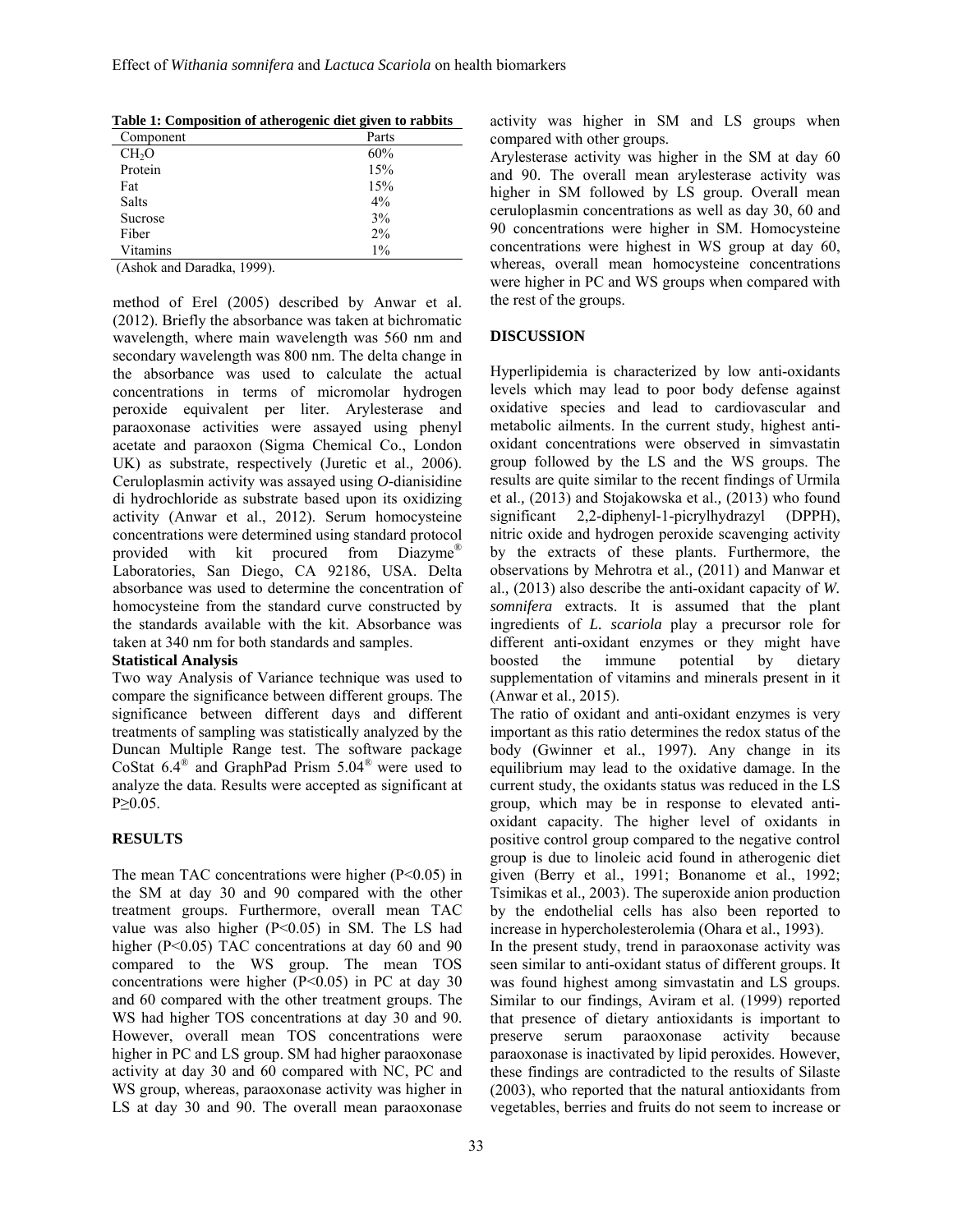|                                 | Days | NC                             | PC.                               | SM.                            | WS                                | LS                               |
|---------------------------------|------|--------------------------------|-----------------------------------|--------------------------------|-----------------------------------|----------------------------------|
| TAC (mmol                       | 30   | $1.53 \pm 0.15^{\text{cde}}$   | $1.2 \pm 0.06^e$                  | $2.41 \pm 0.27$ <sup>a</sup>   | $1.52 \pm 0.10^{\text{cde}}$      | $1.85 \pm 0.19^{bcd}$            |
| Trolox                          | 60   | $1.53 \pm 0.15^{\text{cde}}$   | $1.18 \pm 0.06^e$                 | $2.21 \pm 0.25^{ab}$           | $1.27 \pm 0.05^e$                 | $1.90 \pm 0.09$ <sup>bc</sup>    |
| equiv./L)                       | 90   | $1.53 \pm 0.15^{\text{cde}}$   | $1.29 \pm 0.07$ <sup>e</sup>      | $2.58 \pm 0.19^a$              | $1.40 \pm 0.05$ <sup>de</sup>     | $1.92 \pm 0.11$ <sup>bc</sup>    |
|                                 |      | $1.53 \pm 0.08^{\circ}$        | $1.20 \pm 0.04^{\rm D}$           | $2.39\pm0.69^{\rm A}$          | $1.39 \pm 0.10$ CD                | $1.89 \pm 0.08$ <sup>B</sup>     |
| TOS (umol<br>$H_2O_2$ equiv./L) | 30   | $1.26 \pm 0.19^{bcd}$          | $2.01 \pm 0.11^a$                 | $0.28 \pm 0.06^8$              | $1.76 \pm 0.23$ <sup>a</sup>      | $0.88 \pm 0.12$ <sup>de</sup>    |
|                                 | 60   | $1.26 \pm 0.19^{bcd}$          | $1.77 \pm 0.13^{\text{a}}$        | $0.46 \pm 0.05$ <sup>tg</sup>  | $1.32 \pm 0.09$ <sup>bc</sup>     | $0.72 \pm 0.09$ <sup>ef</sup>    |
|                                 | 90   | $1.26 \pm 0.19^{bcd}$          | $1.61 \pm 0.08^{ab}$              | $0.56 \pm 0.08$ <sup>efg</sup> | $1.88 \pm 0.10^a$                 | $0.91 \pm 0.11$ <sup>cde</sup>   |
|                                 |      | $1.26 \pm 0.11^{\rm B}$        | 1 79 $\pm$ 0 07 <sup>A</sup>      | $0.43 \pm 0.04^{\rm D}$        | $1.65 \pm 0.1^{\rm A}$            | $0.84 \pm 0.06^{\circ}$          |
| Paraoxonase                     | 30   | $894.5 \pm 38.08$ <sup>c</sup> | $610.75 \pm 31.11$ <sup>def</sup> | $1543 \pm 206.81^a$            | $856.13\pm69.22$ <sup>cd</sup>    | $1641.75 \pm 41.18^a$            |
| activity                        | 60   | $894.5 \pm 38.08$ <sup>c</sup> | $448.63\pm35.53^{\text{t}}$       | $1698 \pm 74.67$ <sup>a</sup>  | 731.12 $\pm$ 44.61 <sup>cde</sup> | $1279.75 \pm 122.85^{\circ}$     |
| (U/min/ml)                      | 90   | $894.5 \pm 38.08$ <sup>c</sup> | $507.75 \pm 60.71$ <sup>et</sup>  | $1281.13 \pm 124.4^b$          | $860.12\pm44.61$ <sup>cd</sup>    | $1601.9 \pm 55.84^{\text{a}}$    |
|                                 |      | $894.50\pm21.01^{\mathrm{B}}$  | $522.37\pm28.20^{\circ}$          | $1507.37\pm88.10^{A}$          | $815.79 \pm 29.52^{\mathrm{B}}$   | $1507.79 \pm 56.22^{\mathrm{A}}$ |

Table 2: Serum biomarkers of rabbits in treated and control groups at different sampling intervals

<sup>A-D</sup>Similar alphabets in a row do not differ significantly (P $\geq$ 0.05); <sup>a-I</sup>Similar alphabets do not differ significantly (P $\geq$ 0.05); TAC (Total antioxidant capacity), TOS (Total oxidant status); NC (Negative control; lucern diet, no treatment, PC (Positive control; Atherogenic diet+Cholesterol, no treatment). SM (Simvastatin given  $\hat{\omega}$  0.6 mg/kg b.wt, WS (W. somnifera given  $\hat{\omega}$  0.5 g/kg b.w.), LS (L. scariola given  $(a)$  6.0g/kg b.wt.)

Table 3: Serum enzyme and atherosclerosis marker in treated and control groups of rabbits at different days intervals

|                          | Days | <b>Negative Control</b>       | Positive Control                | Simvastatin                    | WS                             | LS                             |
|--------------------------|------|-------------------------------|---------------------------------|--------------------------------|--------------------------------|--------------------------------|
| Arylesterase             | 30   | $86.37 \pm 2.98$ <sup>c</sup> | $44.11\pm6.04^{\circ}$          | $169.87 \pm 11.24^{ab}$        | $75\pm3.01^{\circ}$            | $166 \pm 7.63$ <sup>ab</sup>   |
| activity                 | 60   | $86.37 \pm 2.98$ <sup>c</sup> | $78.25 \pm 4.01$ <sup>c</sup>   | $177.25 \pm 13.92^{\text{a}}$  | $66.63 \pm 2.93$ <sup>c</sup>  | $155.5 \pm 11.64^{ab}$         |
| (U/min/ml)               | 90   | $86.37 \pm 2.98$ <sup>c</sup> | $65.63 \pm 4.81$ <sup>c</sup>   | $177.63 \pm 8.63^{\circ}$      | $77.5 \pm 2.93$ <sup>c</sup>   | $150.63\pm6.09^b$              |
|                          |      | $86.37 \pm 2.98$ <sup>C</sup> | $62.67\pm4.04^{\rm D}$          | $174.92 \pm 6.37$ <sup>A</sup> | $73.04 \pm 2.79^{\mathrm{D}}$  | $157.37 \pm 5.02^{\mathrm{B}}$ |
| Ceruloplasmin<br>(U/L)   | 30   | 99.25 $\pm$ 5.14 <sup>b</sup> | $73.63 \pm 14.14$ <sup>c</sup>  | $179.12 \pm 15.34^a$           | $28.38 \pm 2.54$ <sup>e</sup>  | 56.13 $\pm$ 6.99 <sup>cd</sup> |
|                          | 60   | $99.25 \pm 5.14^b$            | $54.25 \pm 5.52$ <sup>cd</sup>  | $174.5 \pm 11.28$ <sup>a</sup> | 58.75 $\pm$ 3.66 <sup>cd</sup> | $46.38 \pm 3.35$ <sup>de</sup> |
|                          | 90   | $99.25 \pm 5.14^b$            | 52.13 $\pm$ 5.85 <sup>cde</sup> | $156.63 \pm 9.37$ <sup>a</sup> | $65.75 \pm 3.66$ <sup>cd</sup> | $46.13 \pm 3.88$ <sup>de</sup> |
|                          |      | 99.25 $\pm$ 2.84 <sup>B</sup> | $60\pm5.56^{\circ}$             | $170.08 \pm 7.06$ <sup>A</sup> | $50.96 \pm 4.03$ <sup>C</sup>  | $49.54 \pm 2.93$ <sup>C</sup>  |
| Homocysteine<br>(umol/L) | 30   | 5.18 $\pm$ 0.46 <sup>de</sup> | $10.87 \pm 0.29$ <sup>ab</sup>  | $4.67 \pm 0.46$ <sup>de</sup>  | $8.23 \pm 0.71$ °              | $6.08\pm0.19^{\circ}$          |
|                          | 60   | $5.18 \pm 0.46$ <sup>de</sup> | 9.48 $\pm$ 0.68 <sup>bc</sup>   | $4.48 \pm 0.45$ <sup>de</sup>  | $11.84 \pm 0.96^a$             | $5.88 \pm 0.45$ <sup>d</sup>   |
|                          | 90   | $5.18 \pm 0.46$ <sup>de</sup> | 9.49 $\pm$ 0.96 <sup>bc</sup>   | $4.23 \pm 0.49$ <sup>de</sup>  | $8.57 \pm 0.96$ <sup>c</sup>   | $3.36 \pm 0.46^e$              |
|                          |      | $5.18 \pm 0.25^{\rm B}$       | 9.95 $\pm$ 0.41 <sup>A</sup>    | $4.45\pm0.26^{\rm B}$          | $9.54 \pm 0.56$ <sup>A</sup>   | 5.11 $\pm$ 0.33 <sup>B</sup>   |

<sup>A-D</sup>Similar alphabets in a row do not differ significantly (P $\geq$ 0.05); <sup>a-e</sup>Similar alphabets do not differ significantly (P $\geq$ 0.05); NC (Negative control; lucern diet, no treatment, PC (Positive control; Atherogenic diet+Cholesterol, no treatment). SM (Simvastatin given @ 0.6 mg/kg b.wt, WS (W. somnifera given @ 0.5 g/kg b.wt.), LS (L. scariola given @ 6.0g/kg b.wt.).

preserve the serum paraoxonase activity. To the best of our knowledge no study has been reported earlier to investigate the efficacy of L. scariola on paraoxonase activity of hyperlipidemic patient. A suitable justification for higher paraoxonase activity in  $L$ . *scariola* supplemented group may be due to high level of natural antioxidants found in the L. scariola. Arylesterase is a paraoxonase related enzyme whose activity is actually an indication of the activity of paraoxonase against phenyl acetate as substrate (Juretic et al., 2006). An increase in the concentrations of arylesterase in the LS group can be related to the increased paraoxonase activity when compared to other groups.

In the current study, ceruloplasmin level was found highest in the simvastatin group. No literature reports are available regarding the ceruloplasmin activity in  $L$ . scariola treatment in any species. However, Vedi et al.  $(2014)$  found an increase in ceruloplasmin level by W. somnifera treatment in rats subjected to bromo benzene induced oxidative damage. Furthermore. Eduardo et al. (1994) reported that the ceruloplasmin can also cause

oxidation of LDL by increasing the TAC and lowering the TOS.

The concentrations of homocysteine were observed highest in the positive control and the WS groups. The reduction in serum homocysteine level in the LS group is assumed to be due to the analgesic and antiinflammatory properties of the plant (Ahmad et al., 1992). Silaste (2003) observed enhanced serum and erythrocyte folate concentrations as well as reduced plasma total homocysteine concentrations in human in response to increased intake of vegetables, berries and citrus fruits rich in natural folate.

Consequently, there has been a vast amount of interest in evaluating factors that influence the LDL oxidation, as well as development of pharmacological agents and antioxidants that could reduce the oxidative modification of LDL. These plants especially L. scariola is very effective in lowering the oxidative stress, may be through its antioxidant potentiation or through its pessimistic impact on the enzymes capable of anti-oxidation. This may have the LDL modification property which makes it possible to skip from the lipid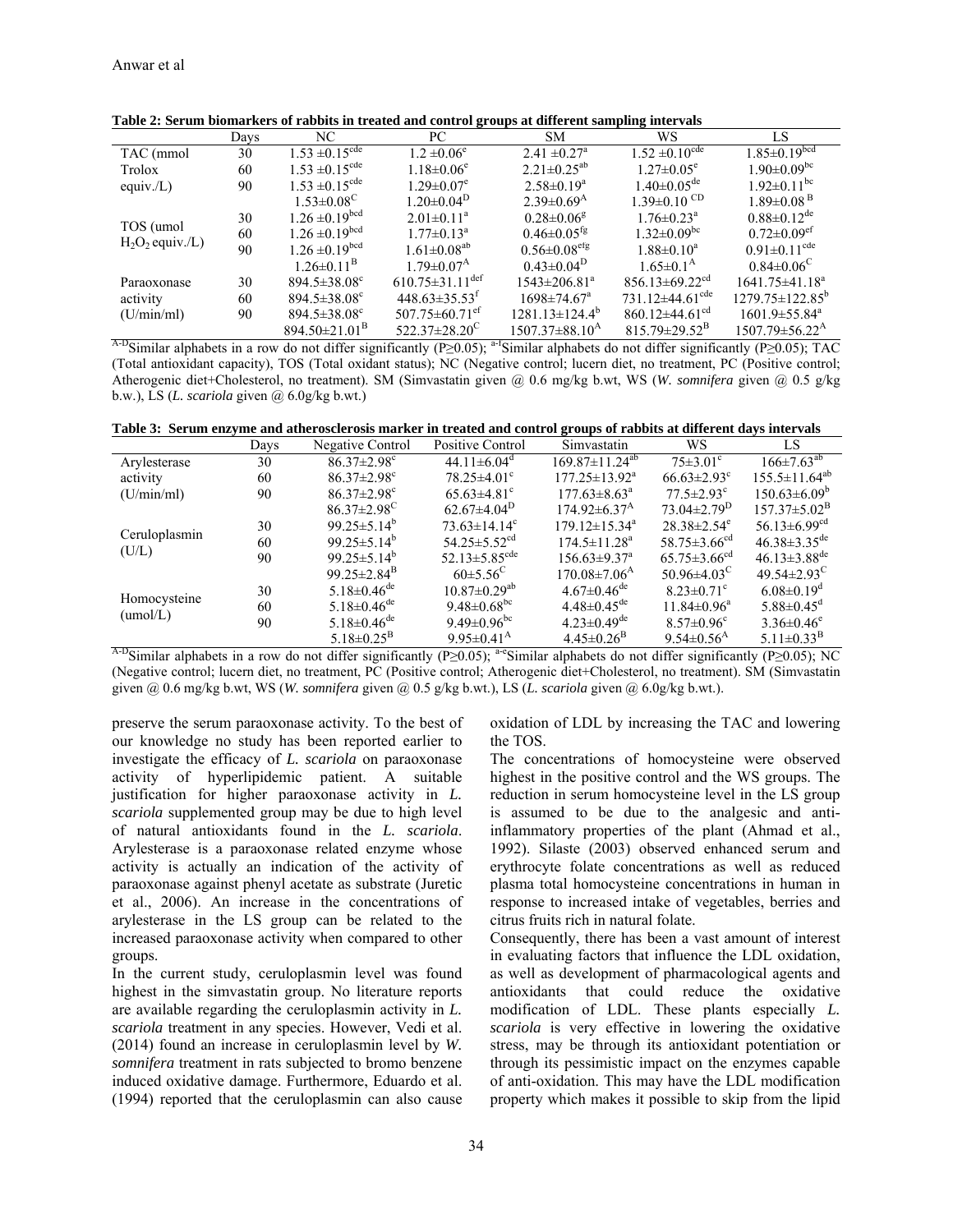peroxidation reactions. Therefore, these plants have beneficial effects on the health biomarkers of hyperlipidemic subjects and are the matter of concern as these plant formulations could serve as an alternative therapy for hyperlipidemia with the minimal side effects as compared to the synthetic drugs. In conclusion, *L. scariola* and *W. somnifera* can improve antioxidant capacity of the hyperlipidemic subjects, though commercially available simvastatin is comparatively better medication for hyperlipidemia.

### **REFERENCES**

- Agarwal VS, 1997. Drug Plants of India.  $1<sup>st</sup>$  edition. Kalyani Publishers, New Delhi, India.
- Ahmad F, RA Khan and S Rasheed, 1992. A study of analgesic and anti-inflammatory activity from plant extracts of *Lactuca scariola a*nd *Artemisia absinthium.* Journal of Islamic Academy of Sciences, 5: 111-114.
- Anwar H, ZU Rahman, I Javed and F Muhammad, 2012. Effect of protein, probiotic, and symbiotic supplementation on serum biological health markers of molted layers. Poultry Science*,* 91: 2606-2613.
- Anwar H, ZU Rahman, I Javed and F Muhammad, 2015. Immune potentiating role of protein, probiotic and symbiotic supplementation in moulted White Leghorn hens. Avian Biology Research, 8: 25-34.
- Ashok P and HH Daradka, 1999. Hypolipidaemic effects of *Curucuma longa* (haldi) in rabbits. Hamdard Medicus, 42: 26-29.
- Aviram M, M Rosenblat, S Billecke, J Erogul, R Sorenson, CL Bisgaier, RS Newton and B La Du, 1999. Human serum paraoxonase (PON 1) is inactivated by oxidized low density lipoprotein and preserved by antioxidants. Free Radical Biology and Medicine, 26: 892-904.
- Berry EM, S Eisenberg, D Haratz, Y Friedlander, Y Norman, NA Kaufmann and Y Stein, 1991. Effects of diets rich in monounsaturated fatty acids on plasma lipoproteins--the Jerusalem Nutrition Study: high MUFAs vs high PUFAs. The American Journal of Clinical Nutrition, 53: 899-907.
- Bhattacharya SK, KS Satyan and S Ghosal, 2000. Antioxidant activity of *Bacopa monniera* in rat frontal cortex, straitum and hippocampus. Phytotherapy Research, 14: 174-179.
- Bonanome A, A Pagnan, S Biffanti, A Opportuno, F Sorgato, M Dorella, M Maiorino and F Ursini. 1992. Effect of dietary monounsaturated and polyunsaturated fatty acids on the susceptibility of plasma low density lipoproteins to oxidative modification.

Arteriosclerosis, Thrombosis, and Vascular Biology, 12: 529-533.

- Chen H, LJ Liu, JJ Zhu, B Xu and R Li, 2010. Effect of soybean oligosaccharides on blood lipid, glucose levels and antioxidant enzymes activity in high fat rats. Food Chemistry, 119: 1633-1636.
- Dagenais S, 2000. Scientific basis for the therapeutic use of *Withania somnifera* (ashwagandha): a review. Alternative Medicine Review, 5: 334- 346.
- Demir O, S Sevimli, H Değirmenci, H Duman, EM Bakırcı, S Demirelli and H Hamur, 2013. Evaluation of dose efficacy of treatment with atorvastatin, rosuvastatin and simvastatin in patients with hyperlipidemia. Journal of the American College of Cardiology, 62: C182- C182.
- Dhuley JN, 2000. Adaptogenic and cardioprotective action of ashwagandha on rats and frogs. Journal of Ethnopharmacol, 70: 57-63.
- Eduardo E, MC Guy and PL Fox, 1994. Intact human ceruloplasmin oxidatively modifies low density lipoprotein. Journal of Clinical Investigation, 93: 1493-1501.
- Erel, O, 2005. A new automated colorimetric method for measuring total oxidant status. Clinical Biochemistry, 38: 1103-1111.
- Gupta GL and AC Rana, 2007. *Withania somnifera* (ashwagandha): a review. Pharmacognosy Reviews. 1: 129-136.
- Gwinner W, U Landmesser, RP Brandes, B Kubat, J Plasger, O Eberhard, KM Koch and CJ Olbricht, 1997. Reactive oxygen species and antioxidant defense in puromycin aminonucleoside glomerulopathy. Journal of the American Society of Nephrology, 8: 1722- 1731.
- Hill D, and CJ Grubbs, 2014. Mammary cancer preventive activity of an extract of *Withania somnifera* roots. Cancer Research, 74: 246- 246.
- Ikram M, 1983. Economic potential of medicinal plants. Hamdard Medicus, 26: 16-17.
- Janbaz KH, MF Latif, F Saqib, I Imran, M Zia-Ul-Haq and V De Feo, 2013. Pharmacological effects of *lactuca serriola* In: Experimental model of gastrointestinal, respiratory and vascular ailments. Evidence-Based Complementary and Alternative Medicine. DOI: 10. 1155 / 2013 / 304394.
- Juretic D, A Motejlkova, B Kunovic, B Rekic, ZF Mestric, L Vujic, R Mesic, J Lukac-Bajalo and VS Rudolf. 2006. Paraoxonase/Arylesterase in serum of patients with type II diabetes mellitus. Acta Pharmaceutica, 56: 59-68.